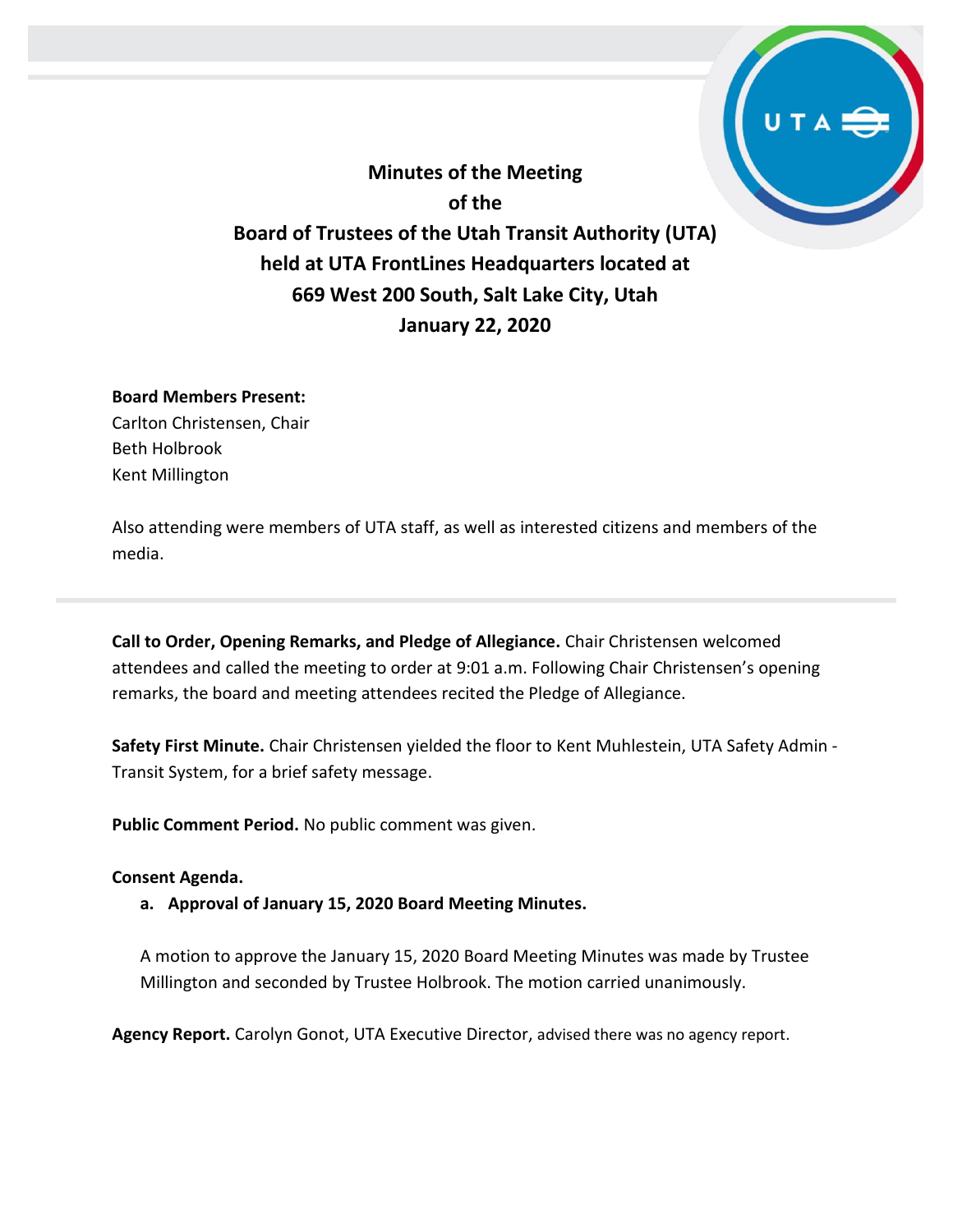### **Resolutions**

**a. R2020-01-03 Resolution Authorizing the Filing of Applications with the Federal Transit Administration (FTA) for Federal Transportation Assistance Authorized by Chapter 53 of Title 49 of the United States Code and Any Other Federal Statutes Administered by the Federal Transit Administration and Authorizing the Filing of Other Grant Applications.** Mary DeLoretto, UTA Acting Chief Service Development Officer, explained this resolution is a requirement of the FTA granting the executive director or designee the authority to execute grants in the FTA's Transit Award Management System (TRAMS), as well as awards and certifications and assurances.

A question from the board regarding a dollar limit on the grant application was answered by staff.

A motion to approve R2020-01-03 was made by Trustee Holbrook and seconded by Trustee Millington. The motion carried unanimously, with aye votes from Trustee Millington, Chair Christensen and Trustee Holbrook.

### **Contracts, Disbursements and Grants**

**a. Change Order: Meadowbrook Building 8 Paint Booth Construction (Bailey Builders).** Eddy Cumins, UTA Chief Operating Officer, was joined by Kyle Stockley, Manager of Vehicle Overhaul and Bus Support. Mr. Cumins reported staff is requesting approval of change orders 1-9 in the amount of \$58,681.80 for additional work required; which brings the total contract amount to \$225,109.80 and not \$229,109.80 as mistakenly referenced in the recommendations section of the board memo. He explained during the design phase of this project Epic Engineering put together a scope of work for the project based on a visual walk through and building plans. However, once demolition was underway, some of the utility and building details did not match the building plans and they found 35+ years of overspray from the paint booth on the floor which resulted in additional modifications to the scope of work. Concluding, Mr. Cumins noted that funds for these change orders are in the current capital budget.

Chair Christensen noted Ms. Gonot informed the board of the change orders on December 11, 2020 so this isn't a surprise to them. Questions regarding whether the paint booth is finished and how staff is painting in the interim were posed by the board and answered by staff.

A motion to approve the change orders was made by Trustee Millington and seconded by Trustee Holbrook. The motion carried unanimously.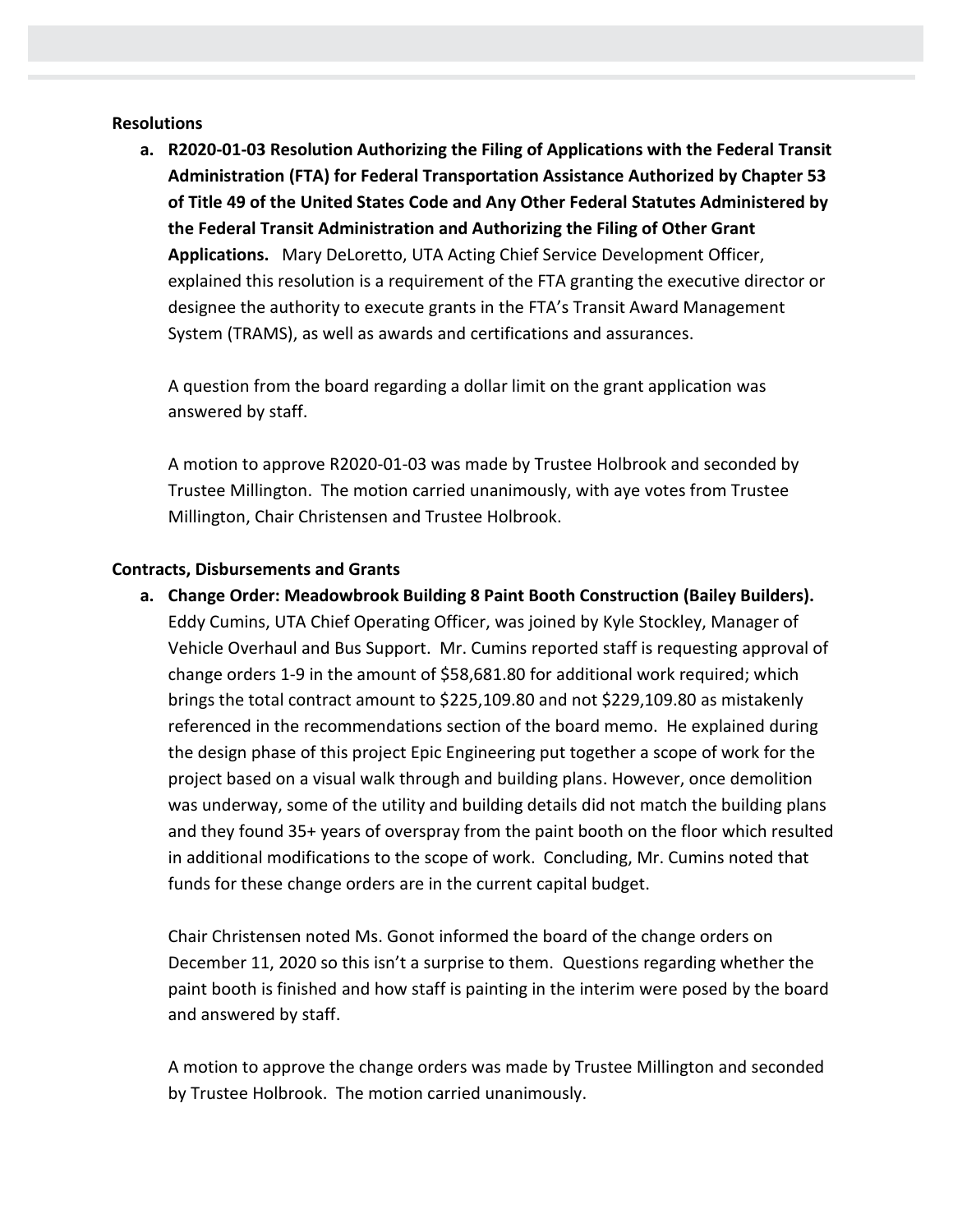### **Discussion Items**

**a. UTA Continuous Improvement (CI) 2019 Outcomes.** Alisha Garrett, UTA Sr. Manager of Culture and Talent Development excused Kim Ulibarri, UTA Chief of People, for her absence from the meeting.

Trustee Millington thanked Ms. Garrett for the efforts, dedication, professionalism and activities of the CI team. Ms. Garrett reminded the board that continuous improvement is one of UTA's values and provided a description of the term. She overviewed the creation of the team, program evolution, structure, mission and vision, work they perform, and certification process. She also touched on stats and accomplishment of the 2019 team, including examples and details of a few projects, lessons learned, results, and team accomplishments.

Questions regarding how someone becomes an advocate, how individuals get information to their team, where hand sanitizer is located on the FrontRunner trains and whether the team measures the cost savings of their projects were posed by the board and answered by staff.

**b. Government Relations and Legislative Priorities Update.** Shule Bishop, UTA Government Relations Director, noted with the upcoming Legislative Session bill files continue to be numbered and obtain language. He reported Michelle Larsen has combed through the bills and will continue to monitor, respond, and prepare research on legislation. He advised tax reforms continue to be a hot topic and may remain so throughout the session. Staff is watching Representative Stephan Handy's bill to change requirements for background checks associated with employment eligibility. Mr. Bishop also noted that UTA's 50 Year Celebration event will be big during the session. Concluding, he promised to keep the board informed should a position need to be taken for/against any legislation.

The board asked about the tax referendum process, deadlines for submission to the county elections offices, signature validations, and certification process prior to submission to the Lieutenant Governor's office.

# **Other Business.**

**Next Meeting.** The next meeting of the board will be on Wednesday, January 29, 2020 at 9:00 a.m.